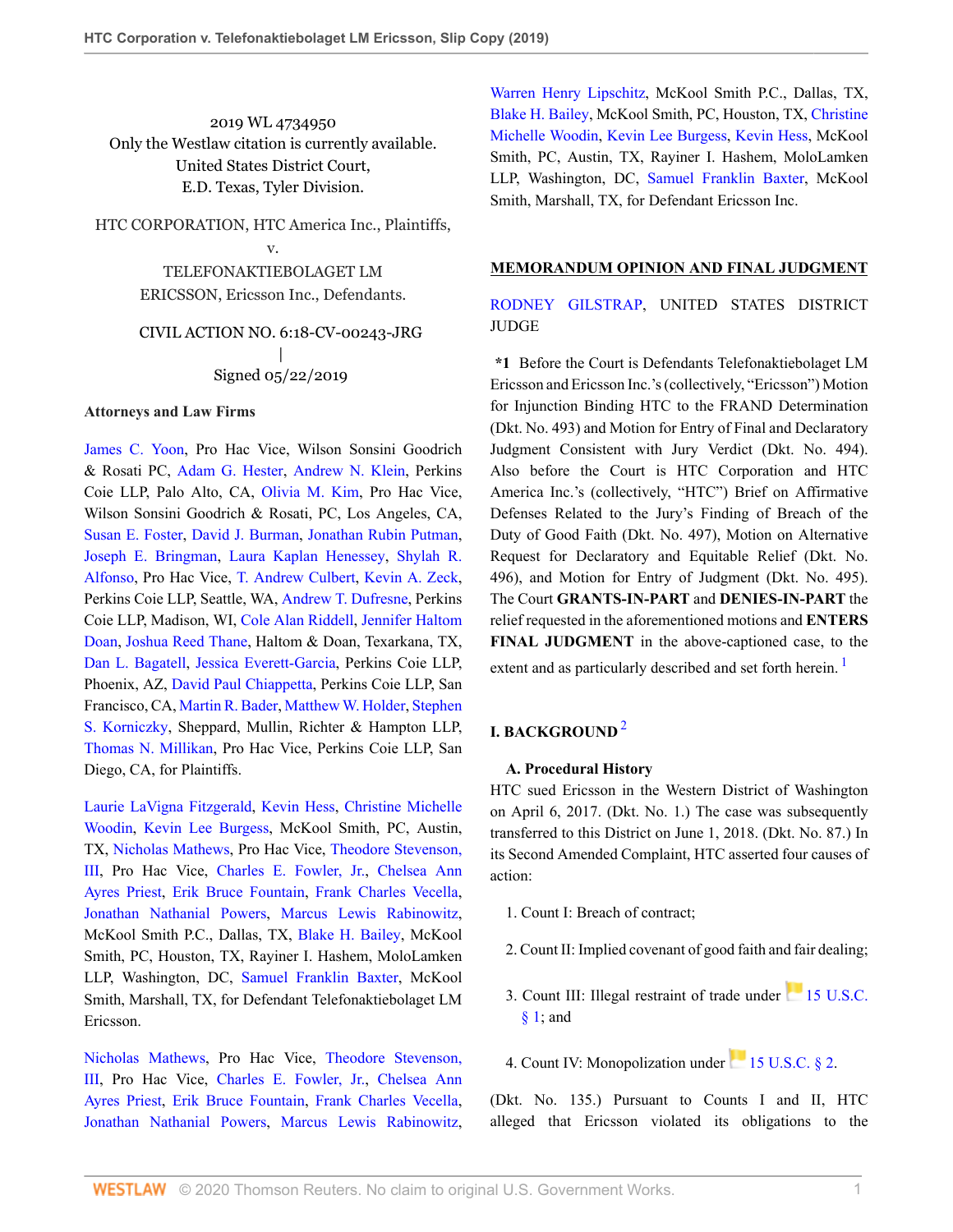European Telecommunications Standards Institute ("ETSI") by failing to offer HTC a forward-looking license to Ericsson's standard-essential patents ("SEPs") on terms and conditions that were fair, reasonable and non-discriminatory ("FRAND"), and that Ericsson had failed to negotiate for such a license in good faith. (*Id.* ¶¶ 109–125.) Under Count I, HTC further alleged that Ericsson had previously failed to offer a FRAND license under the parties' prior license agreements in 2003, 2008, and 2014. (*Id.* ¶ 119.) Counts III and IV raised antitrust allegations.

In its Prayer for Relief, HTC sought the following remedies:

- 1. A declaration "that Ericsson is liable for breach of contract and violations of the Sherman Act;"
- 2. A declaration "that Ericsson has not offered royalties to HTC under reasonable rates, with reasonable terms and conditions that are demonstrably free of any unfair discrimination;"
- 3. "Enjoin Ericsson from further demanding excessive royalties from HTC that are not consistent with Ericsson's FRAND obligations;"
- 4. A declaration "that HTC is entitled to license from Ericsson any and all patents that Ericsson deems 'essential' and/or has declared 'essential' to the Mobile Cellular and Wireless Standards under reasonable rates, with reasonable terms and conditions that are demonstrably free of any unfair discrimination;"
- **\*2** 5. A determination and declaration of "the FRAND ... rate[ ] that HTC is entitled to for each of the Mobile Cellular and Wireless Standards;"
- 6. "Enter judgment awarding HTC a license from Ericsson to any and all patents that Ericsson deems 'essential' and/or has declared 'essential' to the Mobile Cellular Standards under the Court's determined FRAND rate ... with reasonable terms and conditions that are demonstrably free of any unfair determination;"
- 7. A declaration "that Ericsson has been unjustly enriched and determine the amount that should be returned to HTC;"
- 8. "[J]udgment against Ericsson for the amount of damages that HTC proves at trial, including back royalties HTC has been forced to pay to Ericsson, and, as appropriate, exemplary damages;"
- 9. Expenses, costs, attorneys' fees as well as pre-judgment and post-judgment interest to the full extent allowed under the law.
- (*Id.* at 36–37.)

The Court granted Ericsson's motion to sever, stay, and send to arbitration Counts III and IV as well as HTC's claim for back-royalties under Count I pursuant to the parties' prior license agreements (the "Severed Claims") (Dkt. No. 220), and denied HTC's motion to stay the trial date pending a decision on the arbitrability of the Severed Claims. (Dkt. No. 419). HTC also elected to forgo monetary damages, leaving intact its requests for equitable relief. (Dkt. No. 466 at 5:24– 6:24 (2/11/19 Trial Tr. A.M.).)

In response to HTC's Second Amended Complaint, Ericsson asserted four counterclaims:

- 1. Counterclaim I: Declaratory judgment that Ericsson has not breached its FRAND assurance to HTC;
- 2. Counterclaim II: Breach of contract;
- 3. Counterclaim III: Breach of obligation to negotiate in good faith; and
- 4. Counterclaim IV: Declaratory judgment that HTC has rejected, repudiated, and/or forfeited any rights associated with Ericsson's FRAND declarations and is an unwilling negotiating partner.

(Dkt. No. 156 at 33–40.)

In its Prayer for Relief, Ericsson sought the following remedies:

- 1. A declaration "that Ericsson complied with FRAND assurances in its negotiations with HTC;"
- 2. A declaration "that Ericsson has made a FRAND offer to HTC and that HTC is bound to accept Ericsson's offer. If Ericsson has not made a FRAND offer to HTC, declare the terms and conditions that would not constitute a violation of FRAND;"
- 3. "An injunction requiring HTC to enter into a license with Ericsson upon the FRAND terms and conditions that Ericsson has offered to HTC, or if the Court determines the terms and conditions were not in compliance with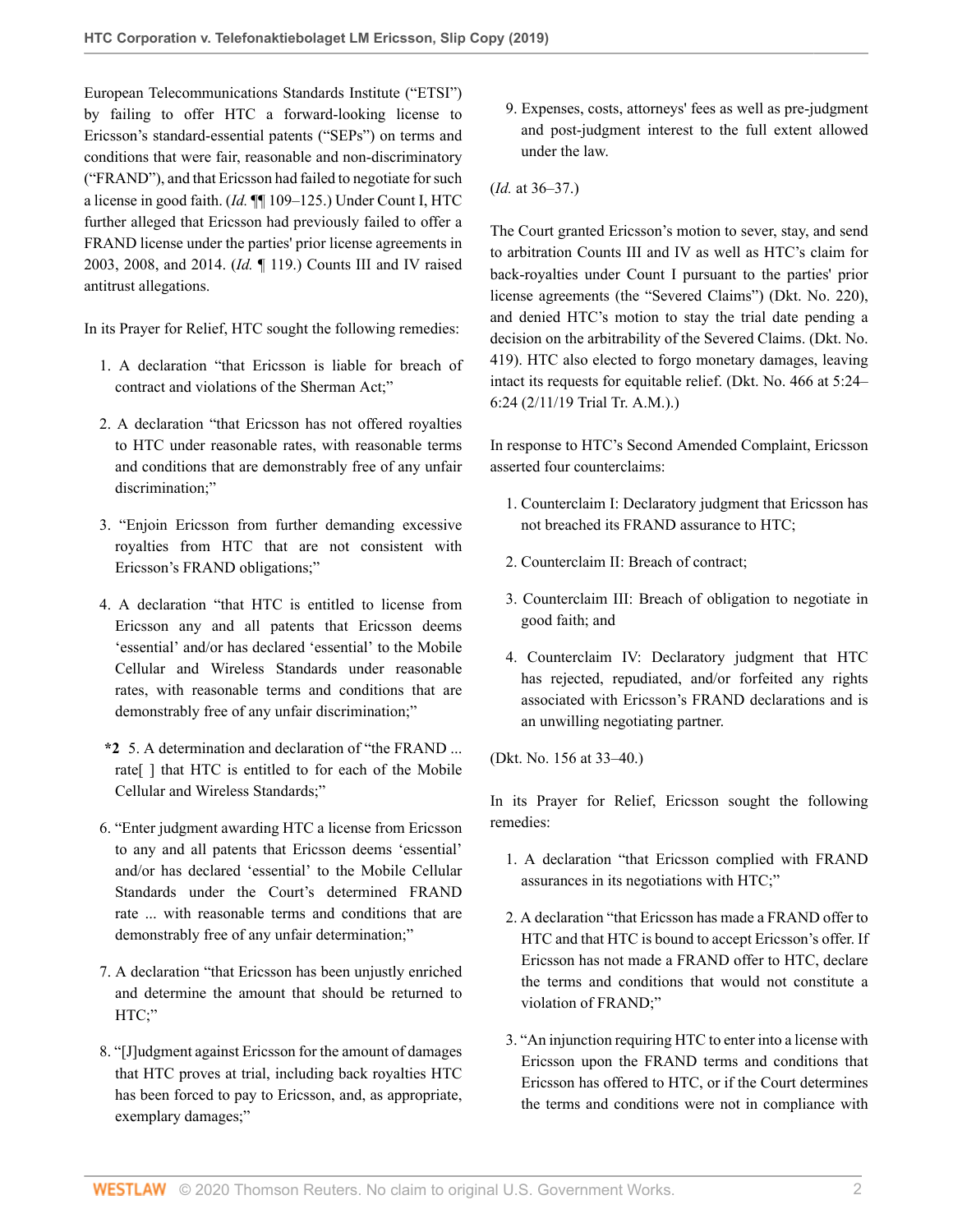FRAND, upon terms and conditions that would not constitute a violation of FRAND;"

compel arbitration of Ericsson's Counterclaims III and IV. (Dkt. No. 486.)

- 4. A declaration "that HTC breached its duty to negotiate with Ericsson in good faith, and as a result, declare that HTC has repudiated, rejected, and/or forfeited its right to assert it is a third-party beneficiary of Ericsson's FRAND assurance;"
- 5. A declaration "that HTC failed to reciprocate by refusing to offer Ericsson a FRAND license under HTC's patents, and as a result, declare HTC to have repudiated, rejected, and/or forfeited its right to assert third-party beneficiary status with respect to Ericsson's FRAND assurance;"
- **\*3** 6. A declaration "that HTC is an unwilling negotiating partner;"
- 7. "An award of the amount of damages that Ericsson proves at trial and, as appropriate, exemplary damages;" and
- 8. Reasonable costs and expenses.
- (*Id.* at 40–41.)

Ericsson previously asserted a fifth counterclaim for breach of implied contract and unjust enrichment, but later withdrew it. (Dkt. No. 116.) The parties also stipulated to the dismissal of Ericsson's Counterclaim II with prejudice prior to the final pretrial hearing. (Dkt. No. 404 at 11.) In addition, Ericsson waived its request for monetary damages on the eve of trial (Dkt. No. 466 at 5:24–6:24 (2/11/19 Trial Tr. A.M.)), and withdrew its requested relief as to Counterclaims III and IV as a part of its post-trial briefing (Dkt. No. 507 at 1). As to the latter, Ericsson explains that it had requested "a declaration that, through its bad faith, HTC repudiated, rejected, and/or forfeited its rights to demand a FRAND license to Ericsson's standard-essential patents," but that it "is not presently requesting such a declaration, because HTC represented to the Court it would be bound by the jury's verdict regarding breach of FRAND." (*Id.*)

In addition to the foregoing, the Court denied HTC's Motion to Dismiss Ericsson's Counterclaims (Dkt. No. 316), Motion to Sever, Stay, and Compel Arbitration of Defendant's Counterclaims III and IV (Dkt. No. 425), Motion for Reconsideration of denial thereof (Dkt. No. 447), and Motion for Reconsideration of Motion for Summary Judgment on Counterclaims III and IV (*id.*). HTC has pursued an interlocutory appeal of the Court's denial of its motion to

#### **B. The Jury Trial and Post-Trial Briefing**

The case was tried to a jury from February 11, 2019 to February 15, 2019. (Dkt. Nos. 450–51, 453–54, 460.) After deliberating, the jury returned a verdict on February 15, 2019, finding that (1) HTC had not shown by a preponderance of the evidence that Ericsson breached its contractual obligation to offer HTC a license, on FRAND terms, to Ericsson's cellular SEPs; (2) that HTC had proven by a preponderance of the evidence that Ericsson had breached its duty of good faith in carrying out its contractual obligation to negotiate with HTC for a license to Ericsson's cellular SEPs; and (3) that Ericsson had proven by a preponderance of the evidence that HTC had breached its duty to negotiate with Ericsson in good faith for a license to Ericsson's cellular SEPs. (Dkt. No. 457.)

The Court entered a Post-Verdict Docket Control Order setting the conduct of post-trial proceedings. (Dkt. Nos. 489, 504, 517.) In light of the jury's verdict, Ericsson now moves for (1) a declaratory judgment that it has complied with its FRAND assurance to HTC; (2) an injunction requiring HTC to enter into a license agreement at either of the rates Ericsson had previously offered HTC for a forward-looking license to Ericsson's SEPs; and (3) entry of final judgment in favor of Ericsson. (Dkt. Nos. 493, 494.) HTC now moves for (1) a stay of proceedings pending the arbitrability of the Severed Claims and pending a decision on its interlocutory appeal of the Court's denial of its motion to compel arbitration of Ericsson's Counterclaims III and IV; (2) dismissal of all claims for failure to state a claim for relief and lack of subject matter jurisdiction; and (3) dismissal of Ericsson's Counterclaims III and IV by reason of its affirmative defenses of waiver, condition precedent, issue preclusion, and unclean hands. (Dkt. Nos. 496, 497.) In the alternative to the forgoing, HTC also moves for (1) a declaratory judgment that Ericsson breached its duty to negotiate in good faith; (2) a declaratory judgment that HTC has and had no duty to respond to Ericsson's offers until Ericsson cured its breach of its duty to perform its contractual obligations; (3) equitable relief that Ericsson must perform its contractual obligations; and (4) final judgment in favor of HTC. (Dkt. Nos. 495, 496.)

### **II. DISCUSSION**

## **A. HTC's Claims**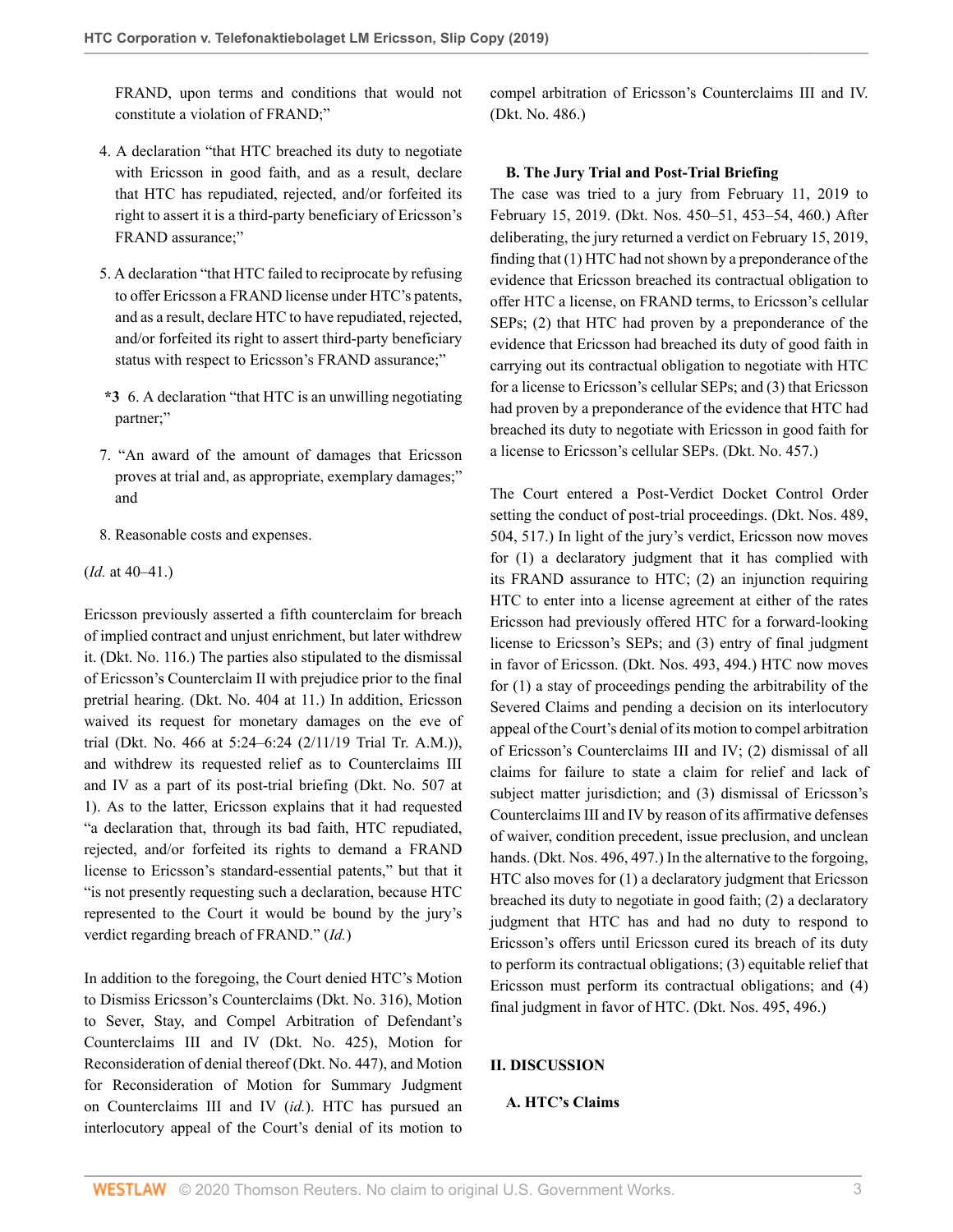#### **i. Count I**

**\*4** In Count I, HTC alleged that Ericsson breached its contract with ETSI by failing to offer HTC a FRAND license to Ericsson's SEPs. (Dkt. No. 135 ¶¶ 109–120; *see also* Dkt. No. 480 at 19:21–24 (2/21/2019 Trial Tr. (all day session)) ("HTC contends that Ericsson breached its commitment to ETSI by failing to offer to HTC a license to Ericsson's 2G, 3G, and 4G/LTE standard essential patents on FRAND terms.").) The jury found that HTC had failed to meet its burden on its breach of contract claim. (Dkt. No. 457 at 2.) Therefore, the Court finds that Ericsson is the prevailing party, and HTC is entitled to no relief on Count I.

#### **ii. Count II**

In Count II, HTC alleged that Ericsson breached its duty to negotiate for a license in good faith. (Dkt. No. 135 ¶¶ 121– 125; *see also* Dkt. No. 480 at 20:8–10 (2/21/2019 Trial Tr. (all day session)) ("HTC contends that Ericsson breached its duty of good faith in carrying out its contractual obligations to ETSI.").) Since the jury found that HTC had met its burden on this claim (Dkt. No. 457 at 3), and Ericsson withdrew its affirmative defenses (Dkt. No. 535 at 31:6–33:24), HTC is the prevailing party on Count II.

<span id="page-3-0"></span>In light of the jury's finding, Ericsson's withdrawal of its affirmative defenses, and HTC's waiver of monetary damages, <sup>[3](#page-9-2)</sup> HTC requests "the Court enter judgment for HTC on Count II and include: [1] [a] declaration that Ericsson breached its duty of good faith by failing to provide factual details in support of its demands, failing to respond to the merits of HTC's proposed methodology, and using the threat of litigation; [2] [a] declaration that HTC has and had no duty to respond until Ericsson has cured its breach of the duty to perform its contractual obligations in good faith; and [3] [e]quitable relief that Ericsson must perform its contractual obligations." (Dkt. No. 496 at 2.)

"In order to obtain a permanent injunction or declaratory relief, a p[arty](https://1.next.westlaw.com/Link/RelatedInformation/Flag?documentGuid=Iabae176294cd11d9a707f4371c9c34f0&transitionType=InlineKeyCiteFlags&originationContext=docHeaderFlag&Rank=0&contextData=(sc.Default) ) must make his request for such relief in his pleadings." *[Dillard v. Merrill Lynch, Pierce, Fenner &](http://www.westlaw.com/Link/Document/FullText?findType=Y&serNum=1992092375&pubNum=0000350&originatingDoc=Ib38f1820e23e11e9a624fda6cf7cce18&refType=RP&fi=co_pp_sp_350_1155&originationContext=document&vr=3.0&rs=cblt1.0&transitionType=DocumentItem&contextData=(sc.Default)#co_pp_sp_350_1155) Smith Inc.*[, 961 F.2d 1148, 1155 \(5th Cir. 1992\).](http://www.westlaw.com/Link/Document/FullText?findType=Y&serNum=1992092375&pubNum=0000350&originatingDoc=Ib38f1820e23e11e9a624fda6cf7cce18&refType=RP&fi=co_pp_sp_350_1155&originationContext=document&vr=3.0&rs=cblt1.0&transitionType=DocumentItem&contextData=(sc.Default)#co_pp_sp_350_1155) As this Court has previously explained, "the requirements of pleading and practice in actions for declaratory relief are exactly the same as in other civil actions." *[Stephenson v. Caterpillar Inc.](http://www.westlaw.com/Link/Document/FullText?findType=Y&serNum=2047506684&pubNum=0000999&originatingDoc=Ib38f1820e23e11e9a624fda6cf7cce18&refType=RP&originationContext=document&vr=3.0&rs=cblt1.0&transitionType=DocumentItem&contextData=(sc.Default))*, [No. 2:16-cv-00071-JRG-RSP, 2019 WL 498337, at \\*2 \(E.D.](http://www.westlaw.com/Link/Document/FullText?findType=Y&serNum=2047506684&pubNum=0000999&originatingDoc=Ib38f1820e23e11e9a624fda6cf7cce18&refType=RP&originationContext=document&vr=3.0&rs=cblt1.0&transitionType=DocumentItem&contextData=(sc.Default)) [Tex. Feb. 8, 2019\),](http://www.westlaw.com/Link/Document/FullText?findType=Y&serNum=2047506684&pubNum=0000999&originatingDoc=Ib38f1820e23e11e9a624fda6cf7cce18&refType=RP&originationContext=document&vr=3.0&rs=cblt1.0&transitionType=DocumentItem&contextData=(sc.Default)) *report and recommendation adopted*, No. 2:16-cv-00071-JRG-RSP, Dkt. No. 428 (Feb. 28, 2009). The Federal Rules of Civil Procedure provide that "[a] pleading that states a claim for relief must contain ... a demand for the relief sought, which may include relief in the alterative or different types of relief." [Fed. R. Civ. P. 8\(a\)](http://www.westlaw.com/Link/Document/FullText?findType=L&pubNum=1000600&cite=USFRCPR8&originatingDoc=Ib38f1820e23e11e9a624fda6cf7cce18&refType=LQ&originationContext=document&vr=3.0&rs=cblt1.0&transitionType=DocumentItem&contextData=(sc.Default)). HTC did not bring any actions for a declaratory judgment, and the only equitable relief which it sought relates to the breach of FRAND claim under Count I. (Dkt. No. 135 at 36– 37.) Nowhere did HTC specifically plead for a declaratory judgment or injunction in connection with its claim that Ericsson breached the implied covenant of good faith and fair dealing. (*See generally* Dkt. No. 135.) Accordingly, HTC is not entitled to any relief for Count II. *See, e.g.*, *Stephenson*[, 2019 WL 498337, at \\*2](http://www.westlaw.com/Link/Document/FullText?findType=Y&serNum=2047506684&pubNum=0000999&originatingDoc=Ib38f1820e23e11e9a624fda6cf7cce18&refType=RP&originationContext=document&vr=3.0&rs=cblt1.0&transitionType=DocumentItem&contextData=(sc.Default)) (denying motion for declaratory judgment because "Caterpillar did not plead a claim for declaratory judgment relief against Sears in its latest crossclaim," thereby rending "motion for declaratory judgment under the TDJA and the FDJA ... procedurally defective"); *[Matrix Partners VIII, LLP v. Natural Resource](http://www.westlaw.com/Link/Document/FullText?findType=Y&serNum=2042093011&pubNum=0000999&originatingDoc=Ib38f1820e23e11e9a624fda6cf7cce18&refType=RP&originationContext=document&vr=3.0&rs=cblt1.0&transitionType=DocumentItem&contextData=(sc.Default)) Recovery, Inc.*[, No. 1:08-cv-00547-TH, 2009 WL 10677790,](http://www.westlaw.com/Link/Document/FullText?findType=Y&serNum=2042093011&pubNum=0000999&originatingDoc=Ib38f1820e23e11e9a624fda6cf7cce18&refType=RP&originationContext=document&vr=3.0&rs=cblt1.0&transitionType=DocumentItem&contextData=(sc.Default)) [at \\*2 \(E.D. Tex. May 22, 2009\)](http://www.westlaw.com/Link/Document/FullText?findType=Y&serNum=2042093011&pubNum=0000999&originatingDoc=Ib38f1820e23e11e9a624fda6cf7cce18&refType=RP&originationContext=document&vr=3.0&rs=cblt1.0&transitionType=DocumentItem&contextData=(sc.Default)) (denying petition for declaratory judgment as "procedurally defective" because plaintiff filed a motion for declaratory relief, rather than pleading it as an action in the complaint).

### **B. Ericsson's Counterclaims**

#### **i. Counterclaim I**

#### **1. Declaratory Judgment**

**\*5** In Counterclaim I, Ericsson seeks a declaratory judgment that it has not breached its FRAND assurance to HTC. (Dkt. No. 156 ¶¶ 44–49.) "Specifically, Ericsson requests that the Court issue a declaration that the terms Ericsson offered to HTC for a license to its cellular standard-essential patents complied with FRAND." (Dkt. No. 494 at 1.) Ericsson submits that the Court should enter such a declaration for three reasons. First, Ericsson argues that the Court has subject matter jurisdiction to issue a declaratory judgment. HTC filed this lawsuit because it alleged that Ericsson's offers were not FRAND and has maintained that position post-trial. (*Id.* at 1–2.) Ericsson explains that both parties pled and continue to seek a license on terms and conditions adjudicated to be FRAND. (*Id.* at 2.) Ericsson contends that the parties' dispute over whether its offers were FRAND is a real and immediate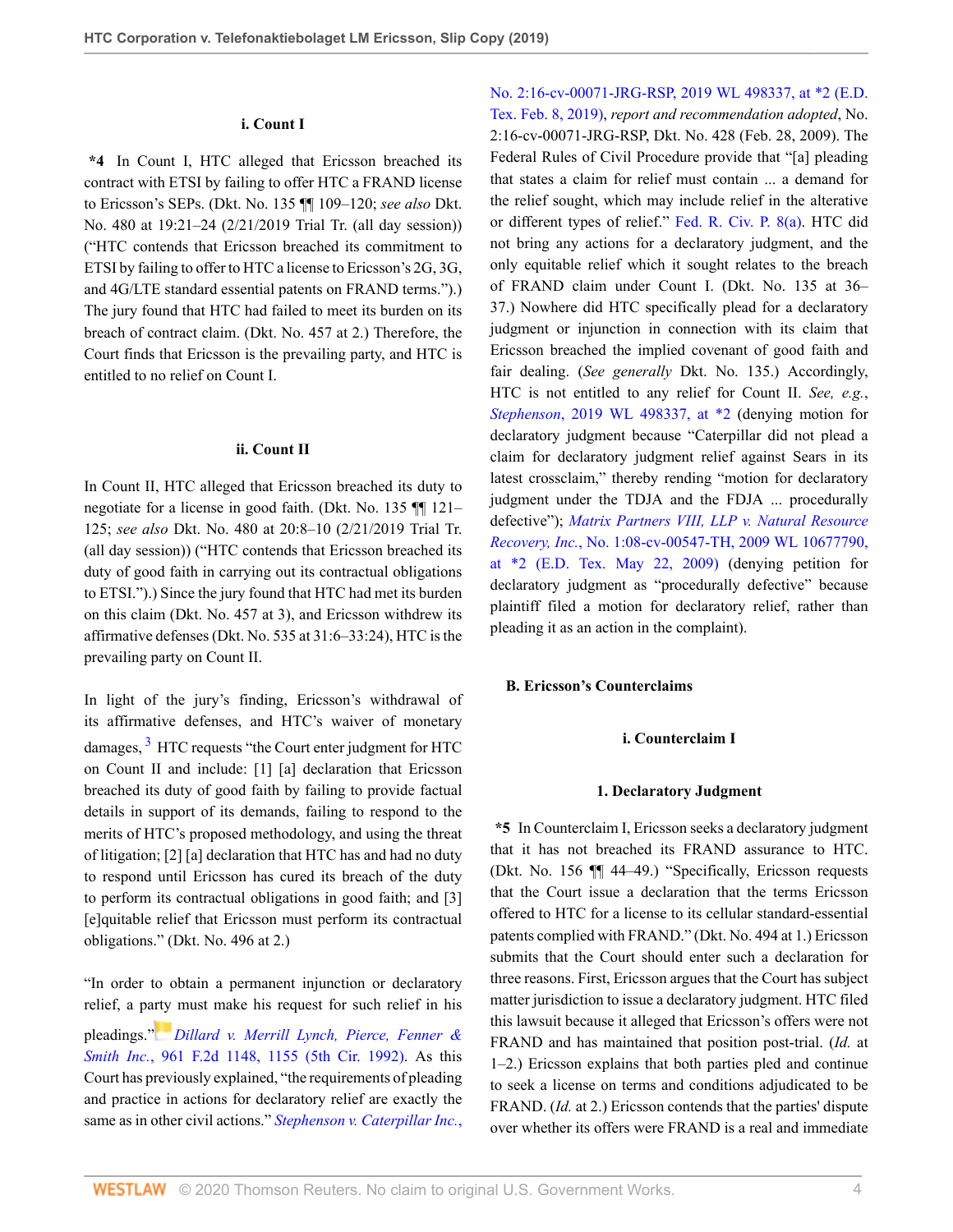controversy that is ripe for a declaratory judgment. (*Id.* at 3.) Second, Ericsson argues that "[t]he jury found that Ericsson's offers did not violate its FRAND commitment under the ETSI IPR Policy," that substantial evidence supports the jury's verdict, and that the Court must enter a declaration accordingly. (*Id.* at 3–13.) Finally, Ericsson contends that the jury's finding that Ericsson breached its duty to negotiate in good faith is irrelevant because "[t]here are two ways to comply with FRAND: (1) make a FRAND offer, or (2) even if the offer made exceeds FRAND, negotiate in good faith towards a FRAND outcome." (*Id.* at 13.) Ericsson argues that since its offers were FRAND, it has necessarily complied with its FRAND assurance to HTC.

In response, HTC urges the Court to dismiss Counterclaim I. First, HTC argues that the claim is not justiciable because any declaration would be advisory. (Dkt. No. 495 at 6–7.) Even if the Court declared a FRAND rate as requested by Ericsson, HTC argues that "the parties would still need to hammer out a number of material terms before a contract between them could be concluded, including the term of the agreement, dispute resolution provisions, and other important commercial terms." (*Id.* at 7 n.12.) Second, HTC alleges that Ericsson has abandoned its counterclaim because it did not present it to the jury. (Dkt. No. 510 at 4–7.) Third, according to HTC, "Ericsson has repeatedly contended, both here and in *TCL*, that the ETSI obligation<sup>[]</sup> require<sup>[s]</sup> it [to] negotiate in good faith" and that "under Ericsson's view, the jury's verdict that Ericsson breached its good faith duties ... shows [that] Ericsson breached its ETSI contracts, precluding the requested relief." (*Id.* at 7.) Finally, HTC argues that even if the Court considers Counterclaim I, the jury's verdict only confirms that HTC failed to carry its burden to prove its breach of contract claim. All of the evidence, "including evidence excluded from trial under Rule 403," demonstrates that Ericsson has failed to meet its burden that it has complied with its FRAND obligations. (*Id.* at 8–14.)

As an initial matter, the Court finds that it has subject matter jurisdiction to declare a FRAND rate. Both HTC and Ericsson have sought declarations of whether Ericsson's offers were FRAND and, if not, a declaration of a FRAND rate. (Dkt. No. 135 at 36; Dkt. No. 156 at 40.) HTC has repeatedly stated that it agrees to be bound by the Court's FRAND determination. (Dkt. Nos. 1, 41, 119 at 3, 135.) In fact, the principal dispute between the parties throughout the entire lawsuit, including at trial and in post-trial briefing, has been whether Ericsson's offers were FRAND. As a result, there is a real and immediate controversy to support a declaration and its issuance would resolve a major issue in [the](https://1.next.westlaw.com/Link/RelatedInformation/Flag?documentGuid=I39aa4a8c9fda11dbb38df5bc58c34d92&transitionType=InlineKeyCiteFlags&originationContext=docHeaderFlag&Rank=0&contextData=(sc.Default) ) parties' licensing dispute. [28](http://www.westlaw.com/Link/Document/FullText?findType=L&pubNum=1000546&cite=28USCAS2201&originatingDoc=Ib38f1820e23e11e9a624fda6cf7cce18&refType=LQ&originationContext=document&vr=3.0&rs=cblt1.0&transitionType=DocumentItem&contextData=(sc.Default))

[U.S.C. § 2201;](http://www.westlaw.com/Link/Document/FullText?findType=L&pubNum=1000546&cite=28USCAS2201&originatingDoc=Ib38f1820e23e11e9a624fda6cf7cce18&refType=LQ&originationContext=document&vr=3.0&rs=cblt1.0&transitionType=DocumentItem&contextData=(sc.Default)) *see also [MedImmune, Inc. v. Genentech,](http://www.westlaw.com/Link/Document/FullText?findType=Y&serNum=2011142967&pubNum=0000780&originatingDoc=Ib38f1820e23e11e9a624fda6cf7cce18&refType=RP&fi=co_pp_sp_780_126&originationContext=document&vr=3.0&rs=cblt1.0&transitionType=DocumentItem&contextData=(sc.Default)#co_pp_sp_780_126) Inc.*[, 549 U.S. 118, 126–27, 136 \(2007\)](http://www.westlaw.com/Link/Document/FullText?findType=Y&serNum=2011142967&pubNum=0000780&originatingDoc=Ib38f1820e23e11e9a624fda6cf7cce18&refType=RP&fi=co_pp_sp_780_126&originationContext=document&vr=3.0&rs=cblt1.0&transitionType=DocumentItem&contextData=(sc.Default)#co_pp_sp_780_126) (holding that the Declaratory Judgment Act "confer[s] on federal courts unique and substantial discretion in deciding whether to declare the rights of litigants"); *[Harris v. United States Fid. & Guar. Co.](http://www.westlaw.com/Link/Document/FullText?findType=Y&serNum=1978102405&pubNum=0000350&originatingDoc=Ib38f1820e23e11e9a624fda6cf7cce18&refType=RP&fi=co_pp_sp_350_852&originationContext=document&vr=3.0&rs=cblt1.0&transitionType=DocumentItem&contextData=(sc.Default)#co_pp_sp_350_852)*, [569 F.2d 850, 852 \(5th Cir. 1978\)](http://www.westlaw.com/Link/Document/FullText?findType=Y&serNum=1978102405&pubNum=0000350&originatingDoc=Ib38f1820e23e11e9a624fda6cf7cce18&refType=RP&fi=co_pp_sp_350_852&originationContext=document&vr=3.0&rs=cblt1.0&transitionType=DocumentItem&contextData=(sc.Default)#co_pp_sp_350_852) ("It is well settled that a district court may render a declaratory judgment though that judgment will not settle all the issues of the entire controversy. The controversy settled by the declaratory judgment need only be an autonomous dispute."). Accordingly, the Court declines to dismiss Counterclaim I for lack of justiciability.

HTC's other concerns similarly lack merit. Ericsson properly pleaded Counterclaim I in its Answer and did not abandon it at trial. HTC argues that Counterclaim I needed to be presented to the jury, but a declar[atory](https://1.next.westlaw.com/Link/RelatedInformation/Flag?documentGuid=NF100FCE0700711DFB67B8242A1E63CBF&transitionType=InlineKeyCiteFlags&originationContext=docHeaderFlag&Rank=0&contextData=(sc.Default) ) judgment is a question for the Court, not the jury. *See* [28 U.S.C. § 2201](http://www.westlaw.com/Link/Document/FullText?findType=L&pubNum=1000546&cite=28USCAS2201&originatingDoc=Ib38f1820e23e11e9a624fda6cf7cce18&refType=LQ&originationContext=document&vr=3.0&rs=cblt1.0&transitionType=DocumentItem&contextData=(sc.Default)) ("In case of actual controversy within its jurisdiction ... any *court* of the United States, upon the filing of an appropriate pleading, may declare the rights and other legal relations of any interested party seeking such declaration, whether or not further relief is or could be sought.") (emphasis added). HTC claims that Ericsson abandoned its counterclaim because it omitted such reference from the parties' proposed pretrial order. However, as Ericsson points out, Ericsson did raise its request for a declaration and injunction for a FRAND rate in the final pretrial order. (*See* Dkt. No. 404 at 10 ("Ericsson is entitled to an injunction requiring HTC to enter into a license ... with Ericsson upon the FRAND terms and conditions that Ericsson has offered to HTC....").) HTC further contends that Ericsson is not entitled to a declaration because Ericsson had the burden to show compliance with FRAND and failed to do so. (Dkt. No. 529 at 2–4.) However, it is well-settled that "the operation of the Declaratory Judgment Act [is] to be only procedural, leaving substantive rights unchanged" and that ["the](https://1.next.westlaw.com/Link/RelatedInformation/Flag?documentGuid=I7a533b5382ea11e39ac8bab74931929c&transitionType=InlineKeyCiteFlags&originationContext=docHeaderFlag&Rank=0&contextData=(sc.Default) ) burden of proof is a substantive aspect of

a claim." *[Medtronic, Inc. v. Mirowski Family Ventures,](http://www.westlaw.com/Link/Document/FullText?findType=Y&serNum=2032573163&pubNum=0000780&originatingDoc=Ib38f1820e23e11e9a624fda6cf7cce18&refType=RP&fi=co_pp_sp_780_199&originationContext=document&vr=3.0&rs=cblt1.0&transitionType=DocumentItem&contextData=(sc.Default)#co_pp_sp_780_199) LLC*[, 571 U.S. 191, 199 \(2014\)](http://www.westlaw.com/Link/Document/FullText?findType=Y&serNum=2032573163&pubNum=0000780&originatingDoc=Ib38f1820e23e11e9a624fda6cf7cce18&refType=RP&fi=co_pp_sp_780_199&originationContext=document&vr=3.0&rs=cblt1.0&transitionType=DocumentItem&contextData=(sc.Default)#co_pp_sp_780_199) (internal quotations and citations omitted). The burden of proof in a breach of contract claim rests on [the](https://1.next.westlaw.com/Link/RelatedInformation/Flag?documentGuid=Id155ea50bc7e11e89a72e3efe6364bb2&transitionType=InlineKeyCiteFlags&originationContext=docHeaderFlag&Rank=0&contextData=(sc.Default) ) party alleging breach, which in this case is HTC. *See [TCL Commc'n Tech. Holdings,](http://www.westlaw.com/Link/Document/FullText?findType=Y&serNum=2045536799&pubNum=0000999&originatingDoc=Ib38f1820e23e11e9a624fda6cf7cce18&refType=RP&originationContext=document&vr=3.0&rs=cblt1.0&transitionType=DocumentItem&contextData=(sc.Default)) [Ltd. v. Telefonaktiebolaget LM Ericsson](http://www.westlaw.com/Link/Document/FullText?findType=Y&serNum=2045536799&pubNum=0000999&originatingDoc=Ib38f1820e23e11e9a624fda6cf7cce18&refType=RP&originationContext=document&vr=3.0&rs=cblt1.0&transitionType=DocumentItem&contextData=(sc.Default))*, No. CV 15-2370 [JVS\(DFMX\), 2018 WL 4488286, at \\*56 \(C.D. Cal. Sept. 14,](http://www.westlaw.com/Link/Document/FullText?findType=Y&serNum=2045536799&pubNum=0000999&originatingDoc=Ib38f1820e23e11e9a624fda6cf7cce18&refType=RP&originationContext=document&vr=3.0&rs=cblt1.0&transitionType=DocumentItem&contextData=(sc.Default)) [2018\)](http://www.westlaw.com/Link/Document/FullText?findType=Y&serNum=2045536799&pubNum=0000999&originatingDoc=Ib38f1820e23e11e9a624fda6cf7cce18&refType=RP&originationContext=document&vr=3.0&rs=cblt1.0&transitionType=DocumentItem&contextData=(sc.Default)) ("Just as it would on the breach of contract claim, TCL bears the burden of proof on its declaratory relief claim, as well as on Ericsson's claim for declaratory relief.").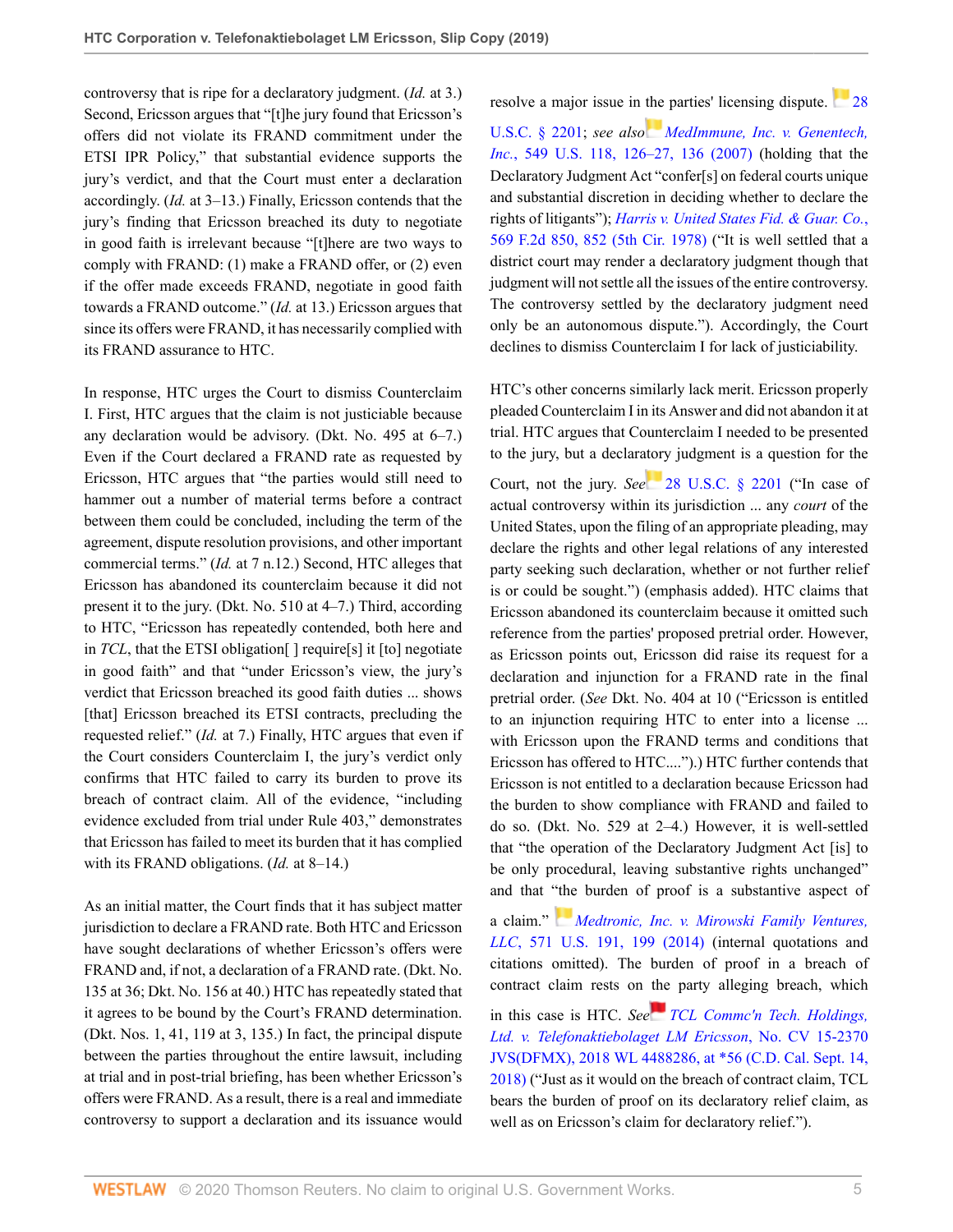**\*6** Finally, the Court holds that, as a matter of French law, a member of ETSI who has submitted a licensing declaration pursuant to Clause 6.1 of ETSI's Intellectual Property Rights ("IPR") Policy satisfies its FRAND obligation by either (1) offering a license on FRAND terms and conditions, or (2) negotiating in good faith towards a FRAND license. The FRAND commitment is embodied in Clause 6.1 of ETSI's IPR Policy and is governed by French contract law. *ETSI Rules of Procedure*, Annex 6, Clauses 6.1, 12. (*See also* Dkt. No. 235–3 (Declaration of Philippe Stoffel-Munch on behalf of HTC); Dkt. No. 210–2 (Declaration of Jean-Sebastein Borghetti on behalf of Ericsson); Dkt. No. 210–3 (Declaration of Dr. Bertram Huber on behalf of Ericsson).)<sup>[4](#page-9-3)</sup> French contract law requires courts to enforce "the common intention of the contracting parties." CODE CIVIL [C. CIV.] art. 1156 (Fr.) (2013). To determine the parties' common intention, the court must first look to the express language of the contract and enforce any "clear and precise" terms. (Dkt. No. 235–3 ¶ 14; Dkt. No. 210–2 ¶ 11.) If the terms are ambiguous and the common intent of the parties cannot be discerned, the court must interpret the contract according to how a reasonable person would have understood the agreement in the same circumstances. (Dkt. No. 235–3 ¶ 14; Dkt. No. 210–2 ¶ 16.)

With these principles in mind, the Court turns to the language of Clause 6.1 to determine what it means to satisfy the FRAND obligation. In relevant part, Clause 6.1 provides that "the Director-General of ETSI shall immediately request the owner [of a SEP] to give ... an irrevocable undertaking in writing that it is *prepared to grant* irrevocable licenses on fair, reasonable and non-discriminatory ('FRAND') terms and conditions...." *ETSI Rules of Procedure*, Annex 6, Clause 6.1 (emphasis added). Further, while not itself binding, the ETSI Guide on the IPR Policy states that "ETSI members should attempt to resolve any dispute related to the application of the IPR Policy bilaterally in a friendly manner." *ETSI Guide on Intellectual Property Rights (IPRs), Version Adopted by Board # 94*, at Clause 4.3 (Sept. 19, 2013). Taken together, this means that a SEP-owner who submits a licensing declaration to ETSI states that it is "prepared" to grant a FRAND license and that any disputes about whether such a license is or is not FRAND should be conducted in a "friendly manner." The Court finds that under the express terms of the ETSI IPR Policy and in light of ETSI's expressed intent in the accompanying IPR Guide, the parties to the ETSI IPR Policy intended the FRAND obligation to mean that a SEP-owner either (1) grant intended third-party beneficiaries' licenses on FRAND terms and conditions, or (2) negotiate in good faith

towards a FRAND license. (*See* Dkt. No. 474 at 166:11– 15) (2/13/2019 Trial Tr. (afternoon session).) As a result, the jury's finding that Ericsson breached its duty to negotiate in good faith does not necessarily preclude a finding that Ericsson complied with its FRAND assurance to HTC.

Accordingly, based on the foregoing and considering a careful review of the trial record, the relevant caselaw and authorities, and the Parties' briefing, the Court finds that Ericsson is entitled to a declaratory judgment that it has complied with its FRAND assurance to HTC. This declaratory judgment is further described in the Court's concurrently filed Findings of Fact and Conclusions of Law.

### **2. Injunction**

<span id="page-5-0"></span>**\*7** In addition to a declaratory judgment and consistent with its Prayer for Relief, Ericsson also moves for an injunction. According to Ericsson, "HTC refuses to enter into a license based on the terms adjudicated to be FRAND by the jury" and has also refused Ericsson's offer "to condition [HTC's] payments on the outcome of any appeal." (Dkt. No. 493 at 1.) Ericsson therefore requests an injunction requiring HTC to enter a license agreement for Ericsson's SEPs "at the rate the jury determined to be FRAND." (*Id.* at 7.) Ericsson attached a proposed injunction to its motion, which would include, among other things: (1) that HTC choose between Ericsson's two live cross-licensing offers: (i) the December 2016 offer (\$2.50 per 4G device) or (ii) the June 2018 offer (1% per 4G device with a \$1 floor and a \$4 cap), and pay royalties pursuant to the chosen offer; (2) a release payment, however denominated, to cover royalties that would have been due under HTC's chosen option from January 1, 2017 through the date of judgment; and (3) a term of 5 years. (*Id.* at 15; Dkt. No. 493–1 (proposed injunction).)

Ericsson argues that it is entitled to an injunction for three reasons. First, Ericsson argues that HTC has repeatedly stated that it agrees to be bound by the FRAND rate set by the Court and the Court has the power to bind HTC to those statements through the Court's inherent power and the judicial admission doctrine. (*Id.* at 8–10.) Ericsson further submits that HTC's prior agreements to be bound by the Court's FRAND determination means it "has waived [its] objection to, or is judicially estopped from contesting, entry of an injunction requiring payment of royalties adjudicated to be FRAND." (*Id.* at 10–11.) Second, Ericsson argues that even if HTC's statements do not constitute waiver or estoppel, it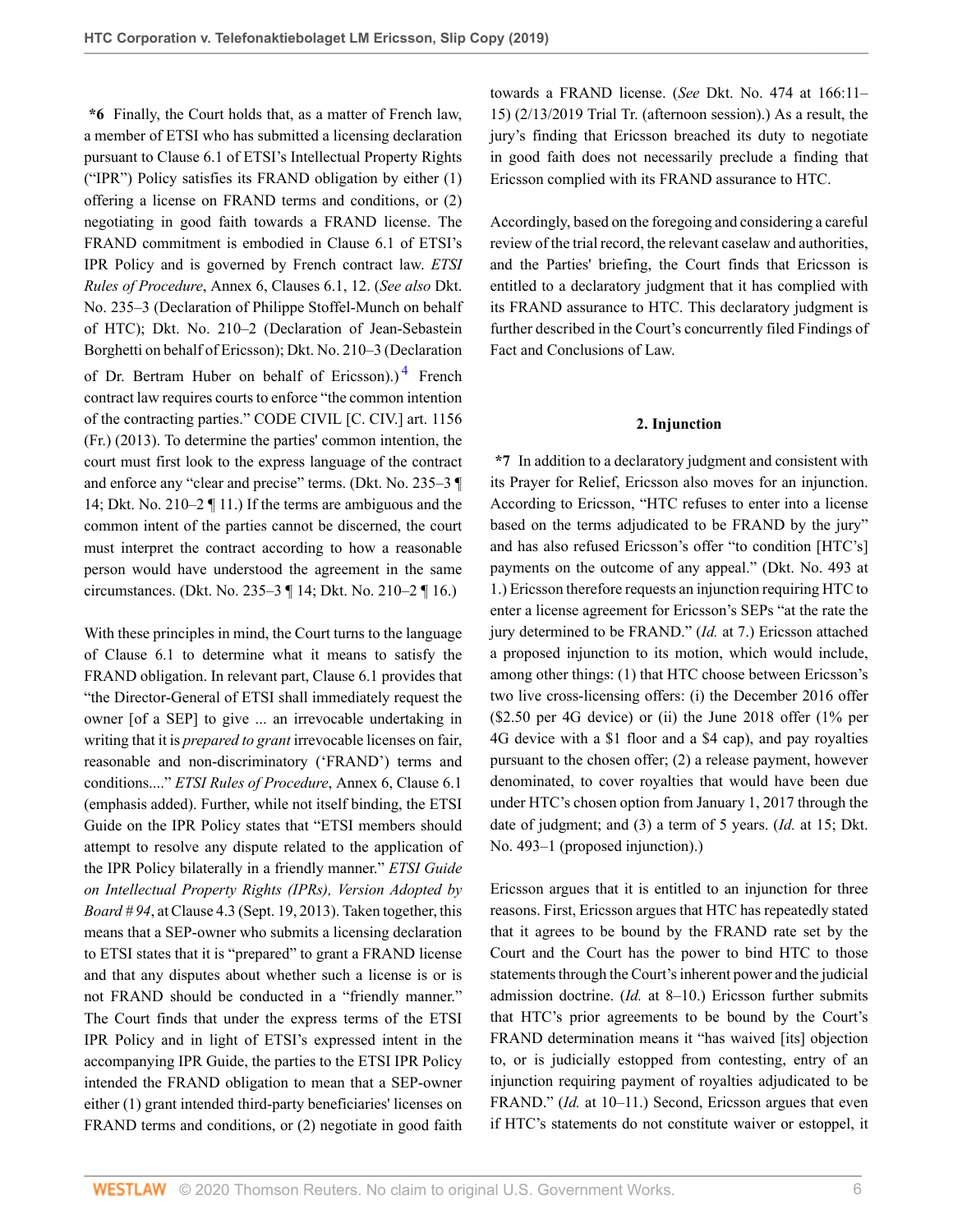has satisfied the four-element test for an injunction: (1) it has succeeded on the merits; (2) it will suffer irreparable harm in the absence of an injunction; (3) the balance of hardships tilts in its favor; and (4) the proposed injunction would not disserve the public interest. (*Id.* at 11–14.) Finally, Ericsson argues that "the Court can issue an injunction as part of its authority under the Federal Declaratory Relief Act." (*Id.* at 14–15.)

In response, HTC argues that Ericsson is not entitled to an injunction because French contract law precludes equitable relief. (Dkt. No. 495 at 5–7; Dkt. No. 511 at 9–13.) HTC argues that French law governs the claims and remedies in this case, and submits that "Article 1142 of the French Civil Code applicable to Ericsson's contract with ETSI provides that the sole remedy for breach is damages: 'Any obligation to do or not to do resolves itself in damages in case of nonperformance on the part of the obligor-debtor." (Dkt. No. 495 at 5–6; Dkt. No. 511 at 9.) *See generally*CODE CIVIL [C. CIV.] (Fr.) (2013). HTC also argues that "the Court cannot compel HTC to enter into a contract that has not been fully negotiated and agreed upon." (Dkt. No. 511 at 8.) HTC explains that there are several nonmonetary terms, such as the term of the contract, choice of law provisions, and other terms, that were not presented to the jury and that the parties would still need to discuss before any license could be concluded. (*Id.* at 14– 15.) HTC states that this is especially true where the jury found that Ericsson failed to negotiate in good faith and thus granting an injunction "would demean the jury's verdict." (*Id.* at 11.) Finally, HTC argues that even if injunctive relief is available under French law, Ericsson has failed to show that it satisfies the four-factor test for an injunction. (*Id.* at 11–13.)

<span id="page-6-0"></span>Having examined the relevant authorities and in light of the Parties' briefing, the Court finds that equitable relief is available under French law.<sup>[5](#page-9-4)</sup> The pre-2016 French Civil Code applicable to the contracts in this case provides that "the obligee-creditor has the right to demand that what has been done in violation of the agreement be destroyed," C. CIV. art. 1143, and that in the context of a "resolutory condition," "[t]he party complaining of the nonperformance of the obligation may either compel the other party to carry out the agreement when it is possible or demand its rescission with damages." C. CIV. art 1184, par. 2.<sup>[6](#page-9-5)</sup> The Court concludes that French law, as applied in this context, does not foreclose equitable relief.

**\*8** Notwithstanding this, the Court finds that Ericsson has failed to meet its burden for an injunction. Ericsson argues that courts have authority to bind parties to their statements by virtue of the court's inherent powers and the judicial admission doctrine. While a court may have authority to prevent a party from making arguments based on statements that contradict prior positions, that does not mean the court has the power to require a party to *act* on those statements. None of the cases that Ericsson cites in its motion go so far as to permit a court to impose a contract on a party, especially in a case such as this where not all of the material terms have been negotiated or agreed upon by the parties. Ericsson also makes the argument that since HTC allegedly waived its objections and/or is estopped from objecting to an injunction, no proof of an injunction is required. That is simply not true. A permanent injunction is an extraordinary remedy and should not be imposed lightly.

To obtain an injunction, Ericsson must show: (1) success on the merits; (2) irreparable harm in the absence of an injunction; (3) that the balance of hardships tilts in its favor; and (4) that an injunction would not disserve the public interest. *[VRC LLC v. City of Dallas](http://www.westlaw.com/Link/Document/FullText?findType=Y&serNum=2009690234&pubNum=0000506&originatingDoc=Ib38f1820e23e11e9a624fda6cf7cce18&refType=RP&fi=co_pp_sp_506_611&originationContext=document&vr=3.0&rs=cblt1.0&transitionType=DocumentItem&contextData=(sc.Default)#co_pp_sp_506_611)*, 460 F.3d 607, 611 [\(5th Cir. 2006\)](http://www.westlaw.com/Link/Document/FullText?findType=Y&serNum=2009690234&pubNum=0000506&originatingDoc=Ib38f1820e23e11e9a624fda6cf7cce18&refType=RP&fi=co_pp_sp_506_611&originationContext=document&vr=3.0&rs=cblt1.0&transitionType=DocumentItem&contextData=(sc.Default)#co_pp_sp_506_611). Ericsson has failed to satisfy element (2), which requires a showing of irreparable harm "for which no adequate remedy at law exists." *[Dresser-Rand Co. v. Virtual](http://www.westlaw.com/Link/Document/FullText?findType=Y&serNum=2004152424&pubNum=0000506&originatingDoc=Ib38f1820e23e11e9a624fda6cf7cce18&refType=RP&fi=co_pp_sp_506_848&originationContext=document&vr=3.0&rs=cblt1.0&transitionType=DocumentItem&contextData=(sc.Default)#co_pp_sp_506_848) Automation Inc.*[, 361 F.3d 831, 848 \(5th Cir. 2004\)](http://www.westlaw.com/Link/Document/FullText?findType=Y&serNum=2004152424&pubNum=0000506&originatingDoc=Ib38f1820e23e11e9a624fda6cf7cce18&refType=RP&fi=co_pp_sp_506_848&originationContext=document&vr=3.0&rs=cblt1.0&transitionType=DocumentItem&contextData=(sc.Default)#co_pp_sp_506_848). An injunction is not appropriate when damages are an available remedy. *SeeDresser-Rand*[, 361 F.3d at 848](http://www.westlaw.com/Link/Document/FullText?findType=Y&serNum=2004152424&pubNum=0000506&originatingDoc=Ib38f1820e23e11e9a624fda6cf7cce18&refType=RP&fi=co_pp_sp_506_848&originationContext=document&vr=3.0&rs=cblt1.0&transitionType=DocumentItem&contextData=(sc.Default)#co_pp_sp_506_848) ("For purposes of injunctive relief, an adequate remedy at law exists when the situation sought to be enjoined is capable of being remedied by legally measurable damages."). Ericsson admits that it is seeking the "equivalent of an on-going royalty" typically imposed in patent infringement cases and that "[t]he only way for Ericsson to obtain full relief is for the Court to order HTC to make royalty payments on the terms adjudicated as FRAND by the jury." (Dkt. No. 493 at 13, 14 n.2.) In fact, Ericsson initially sought damages when it filed its counterclaims, but later withdrew such request on the eve of trial. (Dkt. No. 466 at 5:24–6:24 (2/11/19 Trial Tr. A.M.).) A party cannot manufacture the need for an injunction by purposef[ully](https://1.next.westlaw.com/Link/RelatedInformation/Flag?documentGuid=Ic1e25da89c1e11d991d0cc6b54f12d4d&transitionType=InlineKeyCiteFlags&originationContext=docHeaderFlag&Rank=0&contextData=(sc.Default) ) choosing not to pursue a legally available

<span id="page-6-2"></span><span id="page-6-1"></span>remedy. *See Comm'r v. Shapiro*[, 424 U.S. 614, 634 n.15](http://www.westlaw.com/Link/Document/FullText?findType=Y&serNum=1976142329&pubNum=0000780&originatingDoc=Ib38f1820e23e11e9a624fda6cf7cce18&refType=RP&fi=co_pp_sp_780_634&originationContext=document&vr=3.0&rs=cblt1.0&transitionType=DocumentItem&contextData=(sc.Default)#co_pp_sp_780_634) [\(1976\)](http://www.westlaw.com/Link/Document/FullText?findType=Y&serNum=1976142329&pubNum=0000780&originatingDoc=Ib38f1820e23e11e9a624fda6cf7cce18&refType=RP&fi=co_pp_sp_780_634&originationContext=document&vr=3.0&rs=cblt1.0&transitionType=DocumentItem&contextData=(sc.Default)#co_pp_sp_780_634) ("If ... absence of a remedy of law ... [w]as due to respondent's failure to pursue that remedy, then equity will not intervene and the complaint should be dismissed. The inadequacy of his legal remedy would then be due to his own choice not to pursue it.").<sup>[7](#page-9-6)</sup> More importantly, however, awarding Ericsson an injunction would subvert the purpose of equitable relief. The jury found that Ericsson breached its duty to negotiate in good faith. The law is clear: "he who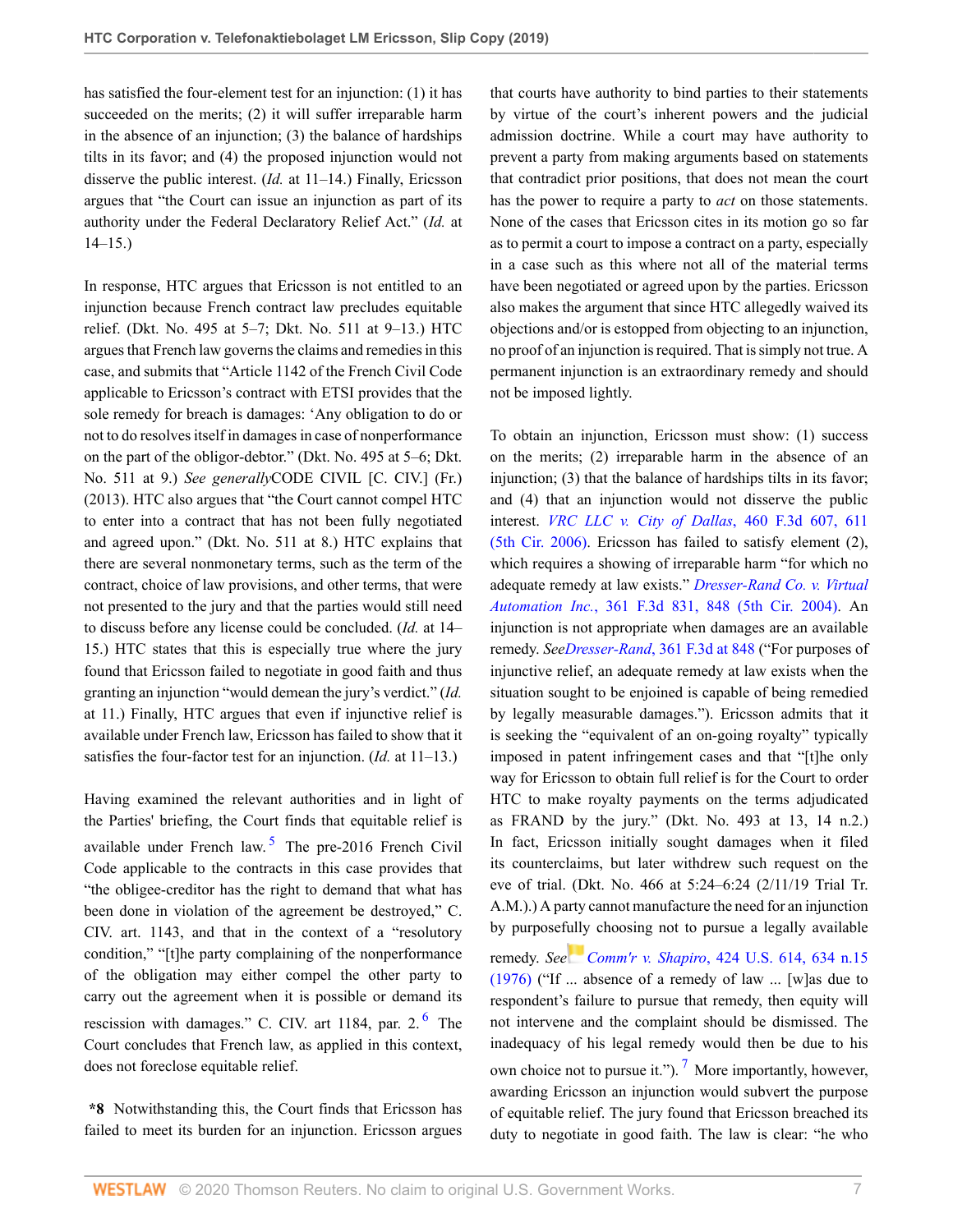comes into equity must come with clean hands."*[Precision](http://www.westlaw.com/Link/Document/FullText?findType=Y&serNum=1945115864&pubNum=0000780&originatingDoc=Ib38f1820e23e11e9a624fda6cf7cce18&refType=RP&fi=co_pp_sp_780_814&originationContext=document&vr=3.0&rs=cblt1.0&transitionType=DocumentItem&contextData=(sc.Default)#co_pp_sp_780_814) [Instrument Mfg. Co. v. Auto. Maint. Mach. Co.](http://www.westlaw.com/Link/Document/FullText?findType=Y&serNum=1945115864&pubNum=0000780&originatingDoc=Ib38f1820e23e11e9a624fda6cf7cce18&refType=RP&fi=co_pp_sp_780_814&originationContext=document&vr=3.0&rs=cblt1.0&transitionType=DocumentItem&contextData=(sc.Default)#co_pp_sp_780_814)*, 324 U.S. 806, [814 \(1945\)](http://www.westlaw.com/Link/Document/FullText?findType=Y&serNum=1945115864&pubNum=0000780&originatingDoc=Ib38f1820e23e11e9a624fda6cf7cce18&refType=RP&fi=co_pp_sp_780_814&originationContext=document&vr=3.0&rs=cblt1.0&transitionType=DocumentItem&contextData=(sc.Default)#co_pp_sp_780_814). Here, such is not the case. Though Ericsson may wish otherwise, this portion of the jury's verdict has meaning. Ericsson's request for an injunction is denied.

#### **ii. Counterclaim II**

**\*9** In Counterclaim II, Ericsson alleged that HTC breached its obligations to ETSI by failing to offer Ericsson a license to HTC's SEPs on FRAND terms and conditions. Before trial, HTC offered, and Ericsson accepted, a royalty-free license to HTC's SEPs. The Parties subsequently stipulated to dismiss with prejudice Counterclaim II. (Dkt. No. 404 at 11.)

#### **iii. Counterclaims III and IV**

In Counterclaim III, Ericsson alleged that "HTC has not complied with its obligation to act in good faith during its negotiations with Ericsson in regard to FRAND terms for a cross-license to the parties' essential patents" by, among other things, initiating the instant lawsuit, "fail[ing] to make any reasonable offers for a license to Ericsson's standard essential patents," and "fail[ing] to offer Ericsson a license to HTC's standard essential patents." (Dkt. No. 156 ¶¶ 61–62.) As a result of HTC's alleged bad faith, Ericsson also sought a declaratory judgment under Counterclaim IV that HTC has rejected, repudiated, and/or forfeited any rights associated with Ericsson's FRAND declarations and is an unwilling negotiating partner. (*Id.* ¶¶ 66–70.) Ericsson initially sought damages in connection with Counterclaim III, but later withdrew its request at trial. (Dkt. No. 466 at 5:24–6:24 (2/11/19 Trial Tr. A.M.).) The jury found that Ericsson met its burden on Counterclaim III and that HTC had breached its obligation to negotiate in good faith. (Dkt. No. 457 at 4.)

HTC argues that judgment should be entered in its favor on Counterclaims III and IV because they fail as a matter of law. (Dkt. No. 495 at 8–14.) HTC is the third-party beneficiary to Ericsson's contract with ETSI. HTC explains that under both domestic and French law, "a third-party beneficiary cannot breach a contract to which it is not a party." (*Id.* at 8.) HTC argues that Ericsson, the party alleging breach, has the burden to prove a contractual obligation and that "Ericsson nowhere points to any portions of [its] contract with ETSI that would purport to impose [the] obligation [to negotiate in good faith] on HTC." (*Id.* at 10.) "Instead, Ericsson references the general French law statutory, pre-contractual duty that contracts must be negotiated in good faith," which HTC submits is a tort. (*Id.* at 10–11.) HTC argues that Ericsson cannot pursue this tort theory in this District because the conduct complained of occurred either in Taiwan or via email between individuals in Texas and Taiwan. (*Id.* at 11 n.21.)

In the alternative, HTC argues that even if Counterclaims III and IV are viable, its affirmative defenses preclude Ericsson's requested relief. (Dkt. No. 497.) First, HTC argues that Ericsson waived damages and "[a] party with an adequate legal remedy who fails to pursue it is not entitled to equitable relief." (*Id.* at 6.) Second, HTC explains that Ericsson's duty to negotiate in good faith is a condition precedent to any obligation HTC may have to do the same. Since the jury found that Ericsson did not act in good faith, no corresponding duty arose on HTC's part. (*Id.* at 7.) Third, HTC argues that "[u]nder the doctrine of issue preclusion, Ericsson should be bound by the position it took in *TCL v. Ericsson* and by what the Court in that case ruled."  $(Id.$  at [8](#page-9-7).)  $<sup>8</sup>$  Finally, HTC</sup> asserts that "Ericsson's request for equitable relief is barred by the doctrine of unclean hands" because the jury found that Ericsson itself engaged in bad faith during the parties' negotiations. (*Id.* at 8–9.)

<span id="page-7-0"></span>**\*10** Ericsson explains that it no longer seeks relief pursuant to Counterclaims III and IV given HTC's representations that it agrees to be bound by the Court's FRAND determination. (Dkt. No. 509 at 14–15; Dkt. No. 507 at 2.) Ericsson also argues that its counterclaims do not fail as a matter of law because "[o]nce a third-party beneficiary starts negotiations, it accepts bilateral obligation to perform in good faith." (Dkt. No. 509 at 14 n.6.)

In view of the jury's verdict and having considered the Parties' briefing, the Court finds that the doctrine of unclean hands bars Ericsson's requested relief on Counterclaims III and IV. Equitable relief, such as a[n inju](https://1.next.westlaw.com/Link/RelatedInformation/Flag?documentGuid=I6164de629c1f11d9bc61beebb95be672&transitionType=InlineKeyCiteFlags&originationContext=docHeaderFlag&Rank=0&contextData=(sc.Default) )nction, is not available to those

who commit inequity. *See [Precision Instrument Mfg. Co.](http://www.westlaw.com/Link/Document/FullText?findType=Y&serNum=1945115864&pubNum=0000780&originatingDoc=Ib38f1820e23e11e9a624fda6cf7cce18&refType=RP&fi=co_pp_sp_780_814&originationContext=document&vr=3.0&rs=cblt1.0&transitionType=DocumentItem&contextData=(sc.Default)#co_pp_sp_780_814)*, [324 U.S. at 814](http://www.westlaw.com/Link/Document/FullText?findType=Y&serNum=1945115864&pubNum=0000780&originatingDoc=Ib38f1820e23e11e9a624fda6cf7cce18&refType=RP&fi=co_pp_sp_780_814&originationContext=document&vr=3.0&rs=cblt1.0&transitionType=DocumentItem&contextData=(sc.Default)#co_pp_sp_780_814) ("[H]e who comes into equity must come with clean hands, and thus the doors of equity are closed to one tainted with inequitableness or bad faith relative to the matter in which he seeks relief, howev[er im](https://1.next.westlaw.com/Link/RelatedInformation/Flag?documentGuid=I1a03b2438b9811d99a6fdc806bf1638e&transitionType=InlineKeyCiteFlags&originationContext=docHeaderFlag&Rank=0&contextData=(sc.Default) )proper may

have been the behavior of the other party."); *Alcatel USA*, *Inc. v. DGI Techs., Inc.*[, 166 F.3d 772, 794 \(5th Cir. 1999\)](http://www.westlaw.com/Link/Document/FullText?findType=Y&serNum=1999043546&pubNum=0000506&originatingDoc=Ib38f1820e23e11e9a624fda6cf7cce18&refType=RP&fi=co_pp_sp_506_794&originationContext=document&vr=3.0&rs=cblt1.0&transitionType=DocumentItem&contextData=(sc.Default)#co_pp_sp_506_794) ("It is old hat that a court called upon to do equity should always consider whether the petitioning party has acted ...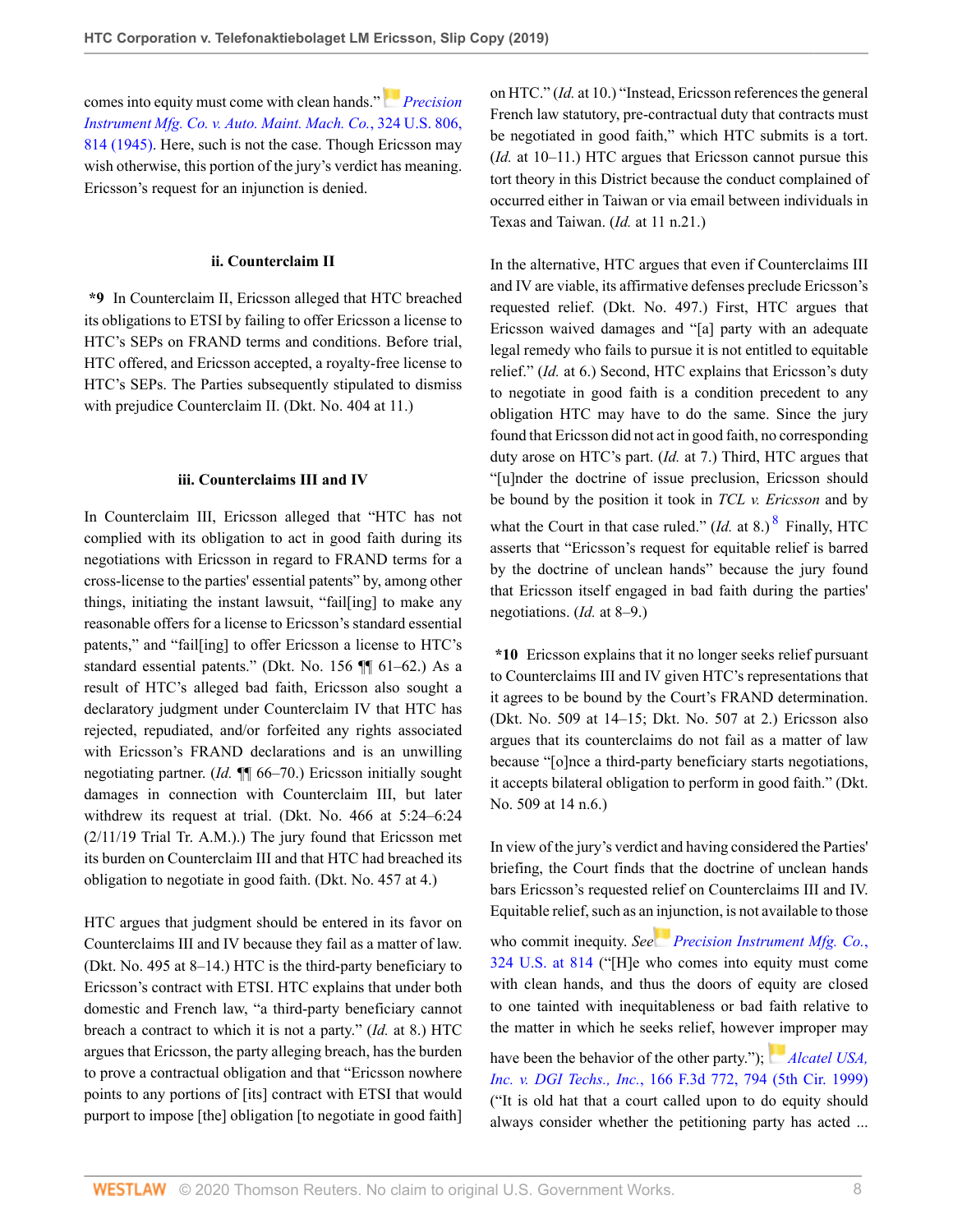with unclean hands."). As HTC explains, "Ericsson cannot seek equitable relief based on HTC's failure to exercise good faith in negotiations when the jury found that Ericsson itself engaged in bad faith during those same negotiations." (Dkt. No. 497 at 9.) The jury has determined that Ericsson's hands are unclean. Accordingly, Ericsson is not entitled to the relief it seeks and judgment is entered in favor of HTC on Counterclaims III and IV.

## **C. Stay of Proceedings**

HTC makes two requests for a stay. HTC first moves for a stay pending a decision on the arbitrability of the Severed Claims. (Dkt. No. 495 at 3–4.) HTC argues that a stay is warranted because equitable relief is unavailable and the only claims for damages are the Severed Claims that have been sent to arbitration. HTC submits that if the arbitration panel sends the Severed Claims back to this Court for resolution, "that could cure many of the remedial defects now present and lead to a judgment that would not end with mere advisory relief." (*Id.* at 4.) HTC also moves for a stay pending its interlocutory appeal of the Court's denial of its motion to compel arbitration of Ericsson's Counterclaims III and IV. (Dkt. No. 497 at 2–3.) HTC argues that any successful appeal will moot the Court's final judgment with respect to those claims. (*Id.* at 2.)

The Court "has broad discretion to stay procee[ding](https://1.next.westlaw.com/Link/RelatedInformation/Flag?documentGuid=Ibdd5aac29c2511d9bc61beebb95be672&transitionType=InlineKeyCiteFlags&originationContext=docHeaderFlag&Rank=0&contextData=(sc.Default) )s as an

incident to its power to control its own docket." *[Clinton](http://www.westlaw.com/Link/Document/FullText?findType=Y&serNum=1997115666&pubNum=0000780&originatingDoc=Ib38f1820e23e11e9a624fda6cf7cce18&refType=RP&fi=co_pp_sp_780_706&originationContext=document&vr=3.0&rs=cblt1.0&transitionType=DocumentItem&contextData=(sc.Default)#co_pp_sp_780_706) v. Jones*[, 520 U.S. 681, 706 \(1997\).](http://www.westlaw.com/Link/Document/FullText?findType=Y&serNum=1997115666&pubNum=0000780&originatingDoc=Ib38f1820e23e11e9a624fda6cf7cce18&refType=RP&fi=co_pp_sp_780_706&originationContext=document&vr=3.0&rs=cblt1.0&transitionType=DocumentItem&contextData=(sc.Default)#co_pp_sp_780_706) Whether a stay is warranted "calls for the exercise of judgment, which must [wei](https://1.next.westlaw.com/Link/RelatedInformation/Flag?documentGuid=Ib46b60189cc011d991d0cc6b54f12d4d&transitionType=InlineKeyCiteFlags&originationContext=docHeaderFlag&Rank=0&contextData=(sc.Default) )gh competing interests and maintain an even balance."

*Landis v. N. Am. Co.*[, 299 U.S. 248, 254–55 \(1936\)](http://www.westlaw.com/Link/Document/FullText?findType=Y&serNum=1936123335&pubNum=0000780&originatingDoc=Ib38f1820e23e11e9a624fda6cf7cce18&refType=RP&fi=co_pp_sp_780_254&originationContext=document&vr=3.0&rs=cblt1.0&transitionType=DocumentItem&contextData=(sc.Default)#co_pp_sp_780_254). HTC argues that no relief can be granted now. However, as discussed above, equitable relief is available to the parties and any declaratory judgment would not simply be an advisory opinion. More importantly, the claims that were not sent to arbitration have been fully litigated and tried to a jury. Any judicial resources that could have been preserved by a stay have already been expended. Accordingly, in exercising its discretion to control its own docket and in light of the posture of the case, the Court finds that a stay is not appropriate.

## **D. Prevailing Party and Costs**

**\*11** Pursuant to [28 U.S.C. § 1920](http://www.westlaw.com/Link/Document/FullText?findType=L&pubNum=1000546&cite=28USCAS1920&originatingDoc=Ib38f1820e23e11e9a624fda6cf7cce18&refType=LQ&originationContext=document&vr=3.0&rs=cblt1.0&transitionType=DocumentItem&contextData=(sc.Default)) and [Federal Rule of Civil](http://www.westlaw.com/Link/Document/FullText?findType=L&pubNum=1000600&cite=USFRCPR54&originatingDoc=Ib38f1820e23e11e9a624fda6cf7cce18&refType=LQ&originationContext=document&vr=3.0&rs=cblt1.0&transitionType=DocumentItem&contextData=(sc.Default)) [Procedure 54\(d\),](http://www.westlaw.com/Link/Document/FullText?findType=L&pubNum=1000600&cite=USFRCPR54&originatingDoc=Ib38f1820e23e11e9a624fda6cf7cce18&refType=LQ&originationContext=document&vr=3.0&rs=cblt1.0&transitionType=DocumentItem&contextData=(sc.Default)) costs are awarded to the prevailing party. "The case must be viewed as a whole to determine who was the 'prevailing party', [and] a party need not prevail on every issue in order to be entitled to costs." *[Rose v. First Colony](http://www.westlaw.com/Link/Document/FullText?findType=Y&serNum=2001046174&pubNum=0000506&originatingDoc=Ib38f1820e23e11e9a624fda6cf7cce18&refType=RP&originationContext=document&vr=3.0&rs=cblt1.0&transitionType=DocumentItem&contextData=(sc.Default))* *Cmty. Servs. Ass'n, Inc.*[, 244 F.3d 133 \(5th Cir. 2000\)](http://www.westlaw.com/Link/Document/FullText?findType=Y&serNum=2001046174&pubNum=0000506&originatingDoc=Ib38f1820e23e11e9a624fda6cf7cce18&refType=RP&originationContext=document&vr=3.0&rs=cblt1.0&transitionType=DocumentItem&contextData=(sc.Default)) (internal citation omitted). In light of the jury's verdict and the Court's finding that Ericsson complied with its FRAND assurance to HTC, the Court holds that Ericsson is the prevailing party and is entitled to costs <sup>[9](#page-9-8)</sup>

## <span id="page-8-0"></span>**III. CONCLUSION**

Based on the foregoing and pursuant to [Rule 58 of the Federal](http://www.westlaw.com/Link/Document/FullText?findType=L&pubNum=1000600&cite=USFRCPR58&originatingDoc=Ib38f1820e23e11e9a624fda6cf7cce18&refType=LQ&originationContext=document&vr=3.0&rs=cblt1.0&transitionType=DocumentItem&contextData=(sc.Default)) [Rules of Civil Procedure,](http://www.westlaw.com/Link/Document/FullText?findType=L&pubNum=1000600&cite=USFRCPR58&originatingDoc=Ib38f1820e23e11e9a624fda6cf7cce18&refType=LQ&originationContext=document&vr=3.0&rs=cblt1.0&transitionType=DocumentItem&contextData=(sc.Default)) in accordance with the jury's unanimous verdict and the entirety of the record, the Court hereby **ORDERS** and **ENTERS FINAL JUDGMENT** as follows:

- 1. Judgment is entered in favor of Ericsson on HTC's Count I and Ericsson's Counterclaim I.
- 2. Judgment is entered in favor of HTC on HTC's Count II and Ericsson's Counterclaims III and IV.
- 3. Ericsson's Counterclaim II is **DISMISSED WITH PREJUDICE.**
- 4. As set forth herein and as further described in this Court's concurrently filed Memorandum of Findings of Fact and Conclusions of Law, the Court **ENTERS A DECLARATORY JUDGMENT** that Ericsson complied with its FRAND assurance to HTC pursuant to Ericsson's Counterclaim I.
- 5. As set forth and particularly described herein, the Court **DECLINES TO GRANT INJUNCTIVE RELIEF** on Ericsson's Counterclaim I.
- 6. As set forth and particularly described herein, the Court **DECLINES TO GRANT DECLARATORY AND INJUNCTIVE RELIEF** on HTC's Count II.
- 7. As set forth and particularly described herein, the Court **DECLINES TO GRANT DECLARATORY AND INJUNCTIVE RELIEF** on Ericsson's Counterclaims III and IV.
- 8. Ericsson is the prevailing party, and entitled to receive its costs from HTC.
- 9. Pursuant to [28 U.S.C. § 1920](http://www.westlaw.com/Link/Document/FullText?findType=L&pubNum=1000546&cite=28USCAS1920&originatingDoc=Ib38f1820e23e11e9a624fda6cf7cce18&refType=LQ&originationContext=document&vr=3.0&rs=cblt1.0&transitionType=DocumentItem&contextData=(sc.Default)) and [Federal Rule of Civil](http://www.westlaw.com/Link/Document/FullText?findType=L&pubNum=1000600&cite=USFRCPR54&originatingDoc=Ib38f1820e23e11e9a624fda6cf7cce18&refType=LQ&originationContext=document&vr=3.0&rs=cblt1.0&transitionType=DocumentItem&contextData=(sc.Default)) [Procedure 54\(d\),](http://www.westlaw.com/Link/Document/FullText?findType=L&pubNum=1000600&cite=USFRCPR54&originatingDoc=Ib38f1820e23e11e9a624fda6cf7cce18&refType=LQ&originationContext=document&vr=3.0&rs=cblt1.0&transitionType=DocumentItem&contextData=(sc.Default)) Ericsson, as the prevailing party, is hereby **AWARDED COSTS**, in which Ericsson shall submit to the Court a Bill of Costs within thirty (30) days from the entry of this Final Judgment.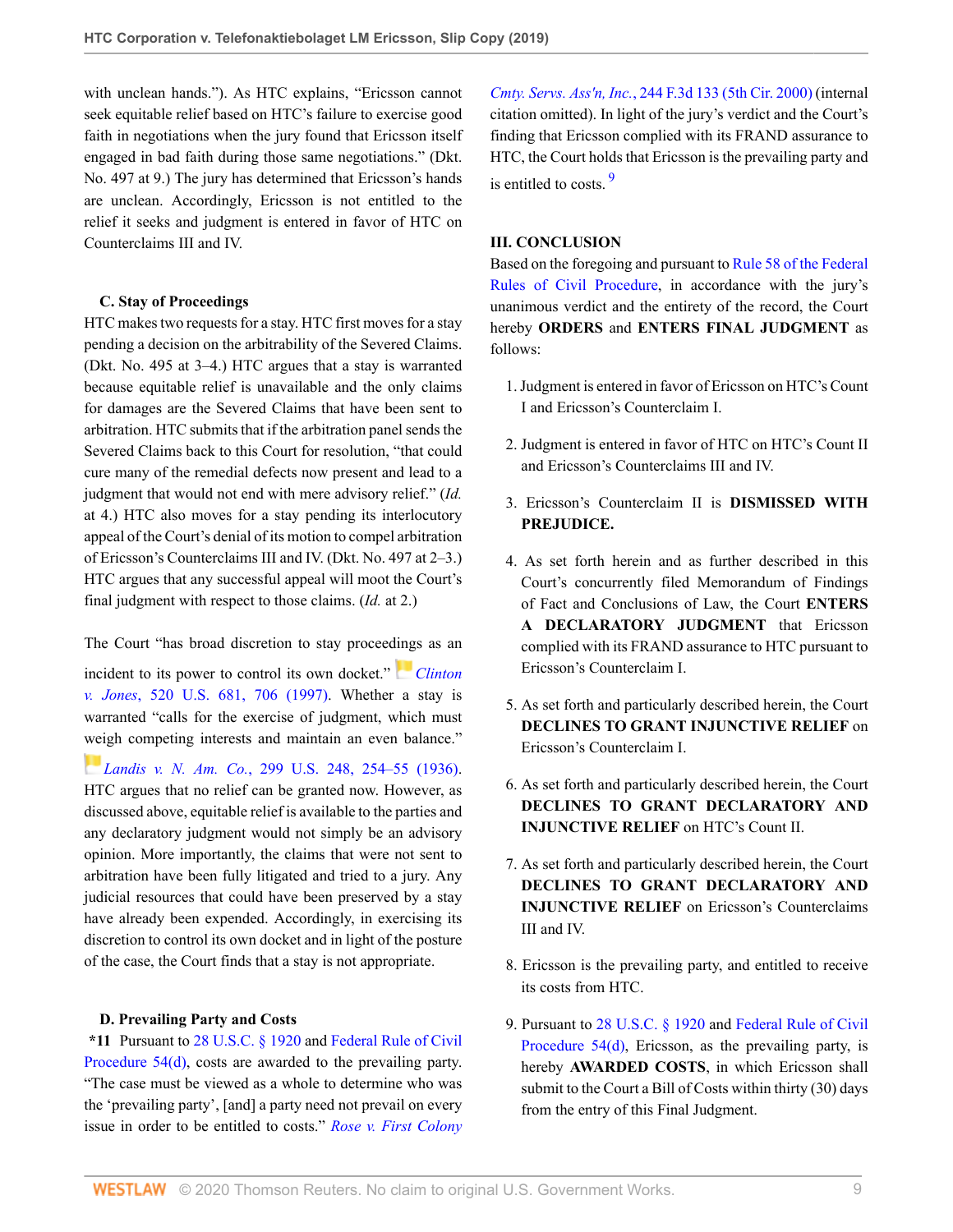10. All other relief requested by either party and not specifically awarded herein or in other of the Court's orders is **DENIED**.

**So ORDERED and SIGNED this 22nd day of May, 2019.**

11. The Clerk of Court is **DIRECTED TO CLOSE** the above-captioned case.

**All Citations**

Slip Copy, 2019 WL 4734950

# **Footnotes**

- <span id="page-9-0"></span>[1](#page-0-0) All pin citations to a docket entry refer to the number listed at the bottom of the page of the document, and not to the ECF number.
- <span id="page-9-1"></span>[2](#page-0-1) This case has its own unique history. For purposes of this memorandum opinion and final judgment, the Court hereby incorporates by reference in totality its prior orders at Dkt. Nos. 220, 222, 316, 376, 419, 425, 429, and 447.
- <span id="page-9-2"></span>[3](#page-3-0) Like Ericsson, HTC withdrew its requests for monetary relief on the eve of trial. (Dkt. No. 466 at 5:24–6:24 (2/11/19 Trial Tr. A.M.).)
- <span id="page-9-3"></span>[4](#page-5-0) The French Civil Code was revised effective October 1, 2016. See Ordinance No. 2016-131 of February 10, 2016 on the reform of contract, the general regime, and the proof of obligations. The 2016 amendments "codified principles previously developed in the French case law" and restructured the order of the articles to "correspond [] to the life cycle of a contract." Rowan, Solene, The New French Law of Contract, INT'L & COMP. L. Q. 6 (2017), http://eprints.lse.ac.uk/75815/1/Rowan\_New% 20French% 20**l**aw\_2017.pdf. The "old" French Civil Code applies to contracts executed before October 1, 2016 and thus applies to Ericsson's FRAND commitment. See Article 9, Ordinance No. 2016-131 of 10 February 2016 on the reform of contracts, the general regime and the proof of obligations; see also Mustapha Mekki, France - The French Reform of Contract Law: The Art of Redoing Without Undoing, 10 J. CIV. L. STUD. 224, 225 (2017), available at https:// digitalcommons.law.lsu.edu/jcls/vol10/iss1/10.
- <span id="page-9-4"></span>[5](#page-6-0) The parties dispute whether U.S. or French law governs the remedies for breach of contract in federal court. Since equitable relief is available under both legal regimes, the Court need not pursue this issue further.
- <span id="page-9-5"></span>[6](#page-6-1) The Court held a hearing on Ericsson's motion for injunctive relief in this matter on April 30, 2019. (Dkt. No. 535.) At the hearing, the Court asked counsel for HTC how Article 1184 of the French Code "does not open the door to more than a pure monetary payment as a remedy." (Id. at 47:10-16.) HTC's counsel conceded that "[i]t may." (Id. at 47:17.)
- <span id="page-9-6"></span>[7](#page-6-2) Ericsson acknowledges that it could have filed a patent infringement suit, but did not. (Dkt. No. 493 at 13.) Ericsson argues that it owns approximately 195 SEP-families, "representing approximately 3000 patents awarded in countries around the world" and that injunctive relief is appropriate in cases "when a plaintiff can secure legal relief only through a multiplicity of lawsuits." (Id. at 13–14.) The Court is sympathetic to the practical realities of Ericsson's concerns. However, Ericsson could have pursued damages for its breach of contract claims, but chose not to do so. The Court simply cannot reconcile Ericsson's concerns with this unmistakable fact. In view of the totality of the circumstances, the Court finds that an injunction is not appropriate.
- <span id="page-9-7"></span>[8](#page-7-0) The Court denied HTC's Motion for Partial Summary Judgment Based on Collateral Estoppel (Dkt. No. 111), in which HTC argued that Ericsson was precluded from litigating certain issues that it alleged were also raised in TCL Communication Technology Holdings, Ltd. v. Telefonaktiebolaget LM Ericsson, No. 8:14-cv-00341- JVS-DFM, (C.D. Cal. 2014). (Dkt. No. 429 (pre-trial rulings).)
- <span id="page-9-8"></span>[9](#page-8-0) HTC argues that Ericsson's request for costs is premature and is not proper until after the Court enters judgment. (Dkt. No. 510 at 14–15.) However, it is the practice of this Court, and consistent with the rules, to